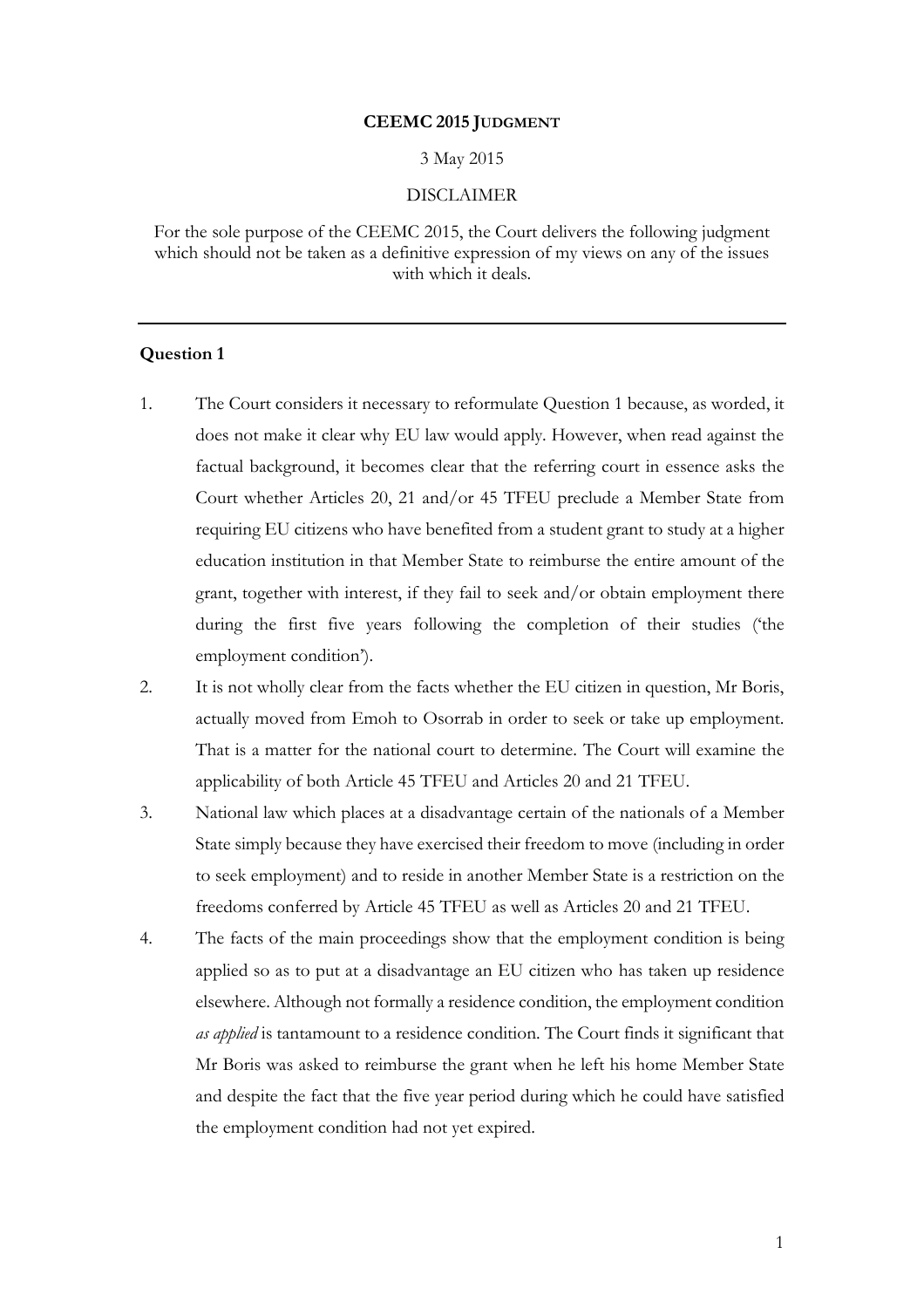- 5. Such a restriction can be justified under EU law only if it is based on objective considerations of public interest and if it is proportionate to the legitimate objective(s) pursued. That means that the contested measure must be appropriate to secure the attainment of the objective pursued and must not go beyond what is necessary in order to attain it.
- 6. It is for the national court to determine the precise objective of the employment condition based on the text of the applicable law, as well as the design, structure, and operation of the law. That inquiry cannot be limited to the text of recitals 88 and 89 of the Education Grants Act ('EGA'). Moreover, the national court must distinguish between the genuine objective of a measure and wider policy considerations that might provide useful context to understand the objective without themselves specifically forming the basis for the measure. Without a precise definition of the objective it is not possible to examine the proportionality of the measure.
- 7. In what follows, the Court assumes that the objective of the measure is to ensure that all EU citizens who received funding for their studies from Emoh remain in Emoh for five years in order to contribute to the Emohy employment market.
- 8. In Case C-542/09 *Commission* v *Netherlands*, the Netherlands relied on a similar objective in order to justify a residence condition that applied to students who wished to obtain funding from the Netherlands in order to study elsewhere. The Court accepted that objective and the appropriateness of a residence requirement to attain it.
- 9. The Court takes the same position in the present case.
- 10. A measure such as the employment condition is proportionate if it does not impose a greater restriction than is needed in order to achieve its objective. In making that assessment, the competent national court must also consider the availability of alternative but less restrictive measures.
- 11. Here, the proportionality of the employment condition depends on (i) whether there is a risk that graduates who have received a grant and studied in Emoh will *not* contribute to the Emohy employment market and (ii) what level of protection is sought against such risk. The national court must consider whether it is proportionate to impose the condition for a period of five years and on graduates in all disciplines, taking into account the degree of the risk, the sectors or professions with respect to which the risk arises and the level of protection desired.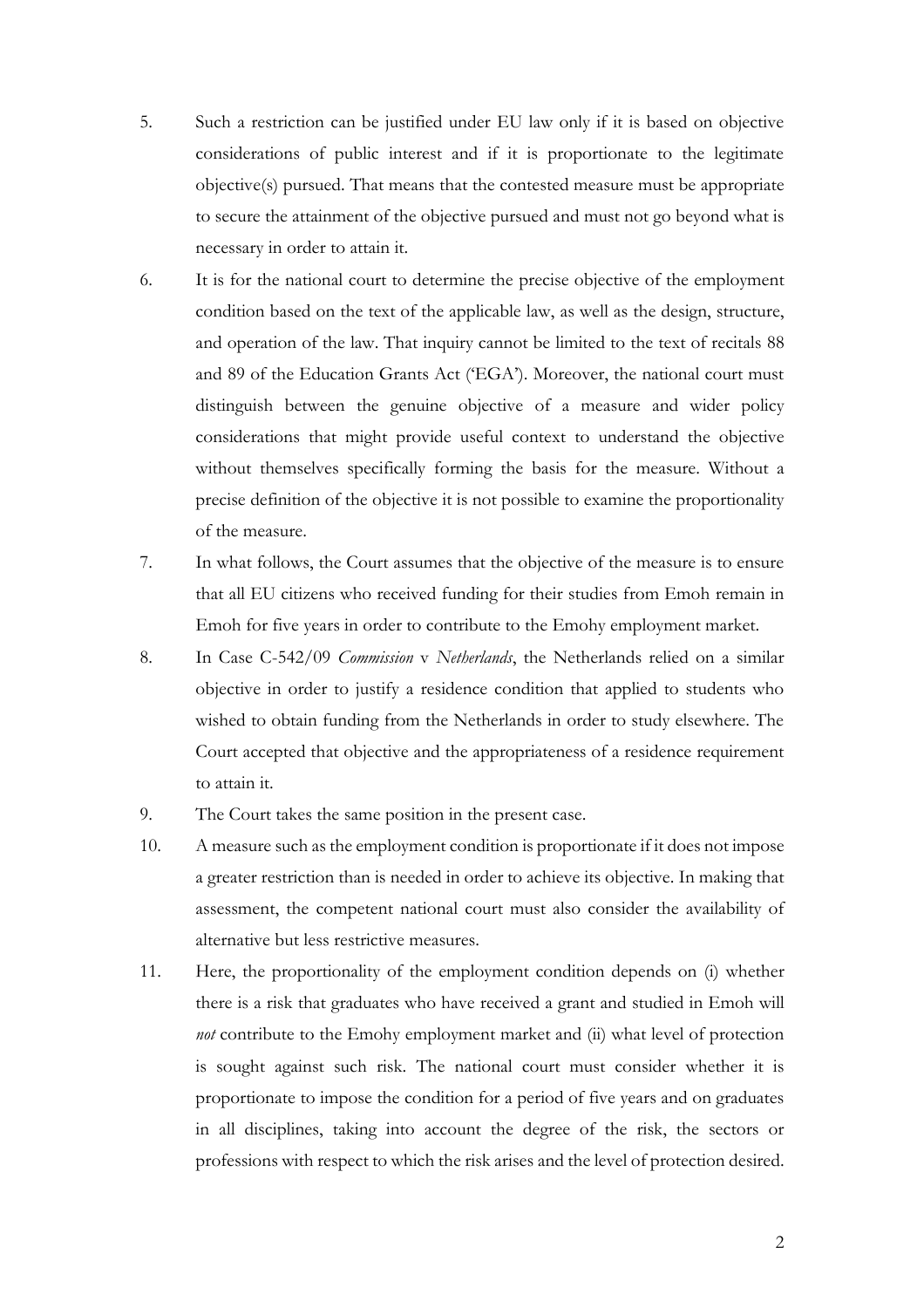- 12. Whilst it is for the national court to decide on the proportionality of the measure, the Court none the less feels it appropriate to indicate that the employment condition *as applied* is likely to be more restrictive than necessary because it requires repayment of the grant by graduates who, despite taking up residence elsewhere and possibly taking up some form of employment there, might none the less be able to satisfy the condition (for example, by looking for (part-time) work in Emoh).
- 13. Having regard to all of the foregoing consideration, the answer to Question 1 is that Articles 20, 21 and 45 TFEU preclude a Member State from requiring EU citizens who have benefited from a student grant to study at a higher education institution in that Member State to reimburse the entire amount of the grant, together with interest, if they fail to seek and/or obtain employment there during the first five years following the completion of their studies.

- 14. Mr Boris is an EU citizen who has moved to another Member State. Directive 2004/38 therefore applies.
- 15. Although he has resided for more than three months in Osorrab, he did not obtain permanent residence there. Thus, his residence right in Osorrab was subject to the conditions laid down in Article 7 of Directive 2004/38.
- 16. Whilst he appeared to have performed some economic activity during his residence in Osorrab (and was probably a worker for some of that time), at least from June 2009 he was no longer working and, whilst seeking employment, was not registered as a job seeker.
- 17. His residence right in Osorrab was subject to Article 7(1)(b) of Directive 2004/38. Because he does not satisfy the grounds in Article 7(3) of that directive, he cannot rely on any worker status he previously had.
- 18. Whether he resided lawfully in Osorrab depends on whether he had sufficient resources for himself and his family members not to become a burden on the social assistance system of Osorrab during the period of residence.
- 19. It follows from the Court's judgment in *Dano* that Mr Boris can claim equal treatment with nationals of Osorrab as regards entitlement to social benefits only if his residence complies with the conditions laid down in Article 7(1)(b) of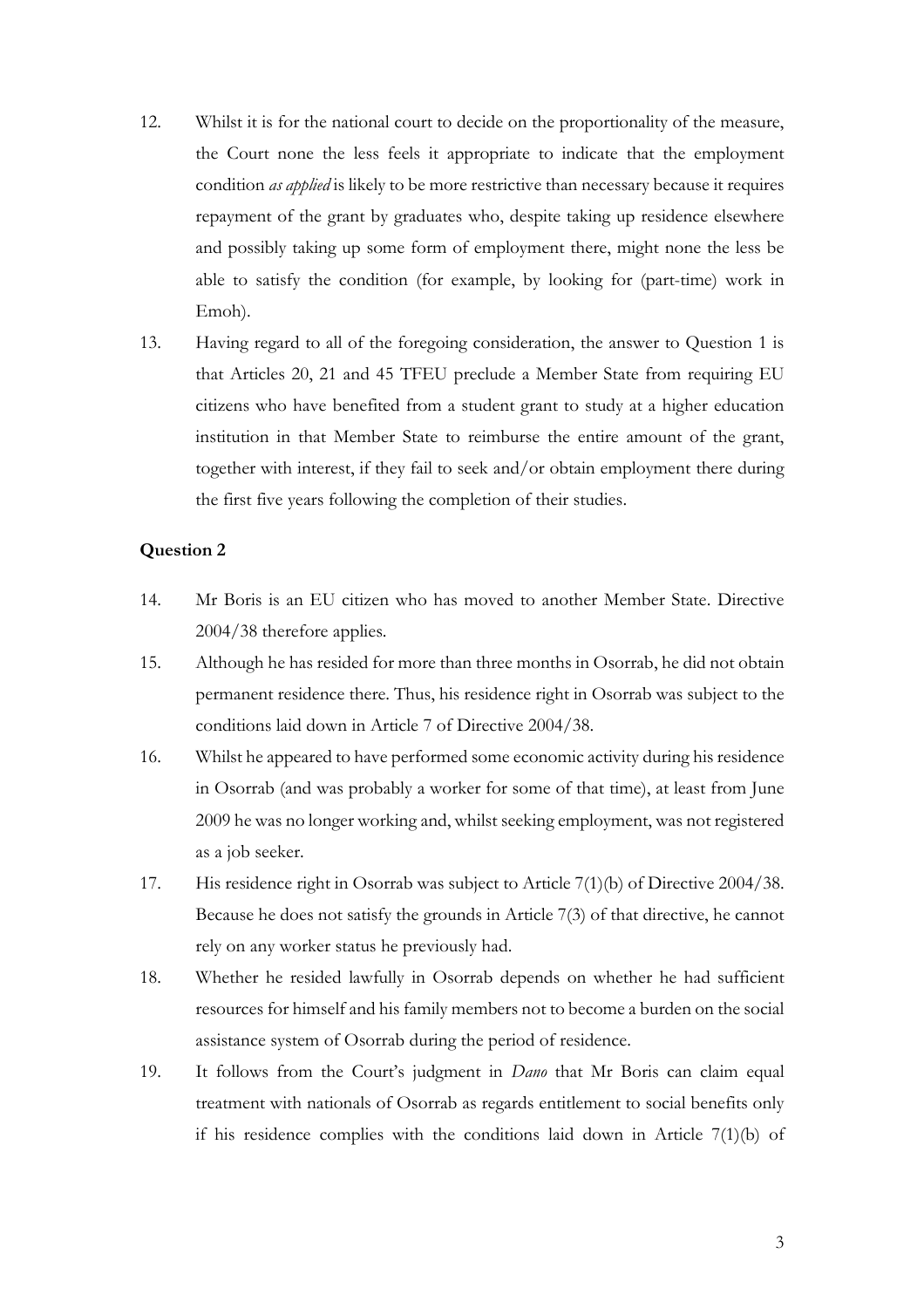Directive 2004/38. In that judgment, the Court also held that lawful residence is a pre-condition for invoking Article 21 TFEU.

- 20. Thus, it is for the national court to examine the details of Mr Boris's financial situation and apply the conditions set out in Article 8(4) of Directive 2004/38. For the purpose of that analysis, the Court has held that the origin of the resources is not pertinent. In making that assessment, and where satisfying the condition of sufficient resources determines whether or not a person can rely on EU law in seeking access to social advantages, the national court may not take account into the resources that would be obtained if the person were granted access to those advantages.
- 21. If the national court finds that Mr Boris had sufficient resources and was therefore lawfully resident in Osorrab, he can claim equal treatment under Article 24(1). The host Member State cannot then rely on Article 24(2) in order to deny him equal treatment on the grounds that his residence is longer than three months. Nor can the Member State rely on Article 24(2), read in conjunction with Article 14(4)(b), because the latter relates only to first time job seekers in the host Member State.

- 22. Miss Nezitic is a third country national. She married Mr Boris after he had already moved and taken up residence in a Member State other than that of his nationality. Although she was already residing on a different basis in Osorrab prior to her marriage, following her marriage she became a beneficiary within the meaning of Article 3 of Directive 2004/38.
- 23. Once Mr Boris left Osorrab and the couple divorced, Miss Nezitic could in principle no longer enjoy derived rights of residence in Osorrab linked to Mr Boris. However, Directive 2004/38 foresees that, subject to certain conditions, she may retain a right of residence in the host Member State on a personal basis. The grounds upon which that right can be based are set out in Article 13 of Directive 2004/38, which essentially also restates the requirement under Article 7 which the Court has already interpreted in connection with Question 2.
- 24. The referring court asks whether Miss Nezitic can rely on Article 13(2). It does not explain why it is uncertain as to the meaning of that provision. However, the facts suggest that Miss Nezitic might be able to rely on Article 13(2)(b) provided that she has custody over one of Mr Boris's children. The text of Article 13(2)(b) does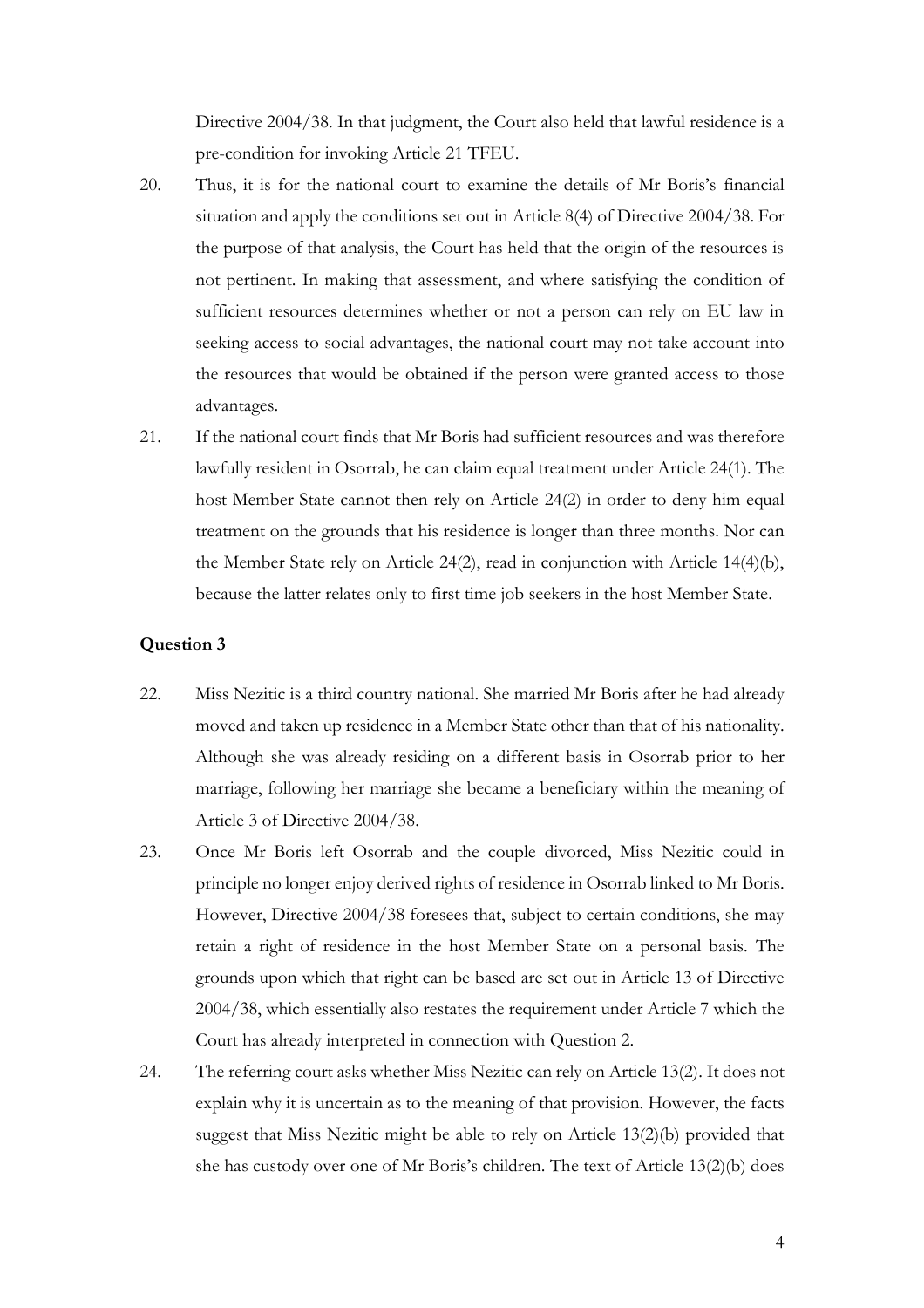not require that those children should themselves be EU citizens or children of which the third country national is not a parent. Thus, in the present case, that condition appears to be satisfied: Miss Nezitic was granted custody over the child she had with Mr Boris. (She also has, in practical terms, care of Mr Boris' other child Xela.)

- 25. Finally, the Court notes that, whilst arguments have been raised as regards the application of Article 12 of Directive 2004/38, which concerns the circumstances in which family members retain a right of residence when the EU citizen has departed, the referring court has not asked the Court about that provision. The Court does not consider it necessary in the present case to explore the relationship between Articles 12 and 13 because it appears that residence rights can be established on the basis of Article 13 and the Court has insufficient factual material before it to make any finding about Article 12.
- 26. If the national court were to find that Miss Nezitic cannot claim residence rights under Directive 2004/38 in the present circumstances, the Court is further asked to consider whether she can claim residence under Articles 20 and 21 TFEU on the basis of her connection to Xela who is an EU national and who has exercised free movement rights.
- 27. The principles developed by the Court in cases such as *Ruiz-Zambrano* and *Dereci*  do not apply here because those cases involved EU citizens who had *not* exercised free movement rights.
- 28. Therefore, Article 21 TFEU applies.
- 29. Denying a third country national (Miss Nezitic) who is the guardian of an EU citizen (Xela), a dependent minor, a right of residence results in a restriction on that EU citizen's free movement rights because it forces him to move to another Member State. Whether that restriction can be justified depends on the legitimate objective pursued by the Member State and the proportionality of that measure in relation to that objective, bearing in mind the fundamental rights which the child enjoys under the Charter. The referring court has not identified what that objective might be in the present case and therefore the Court is unable to offer guidance on whether the restriction could conceivably be justified.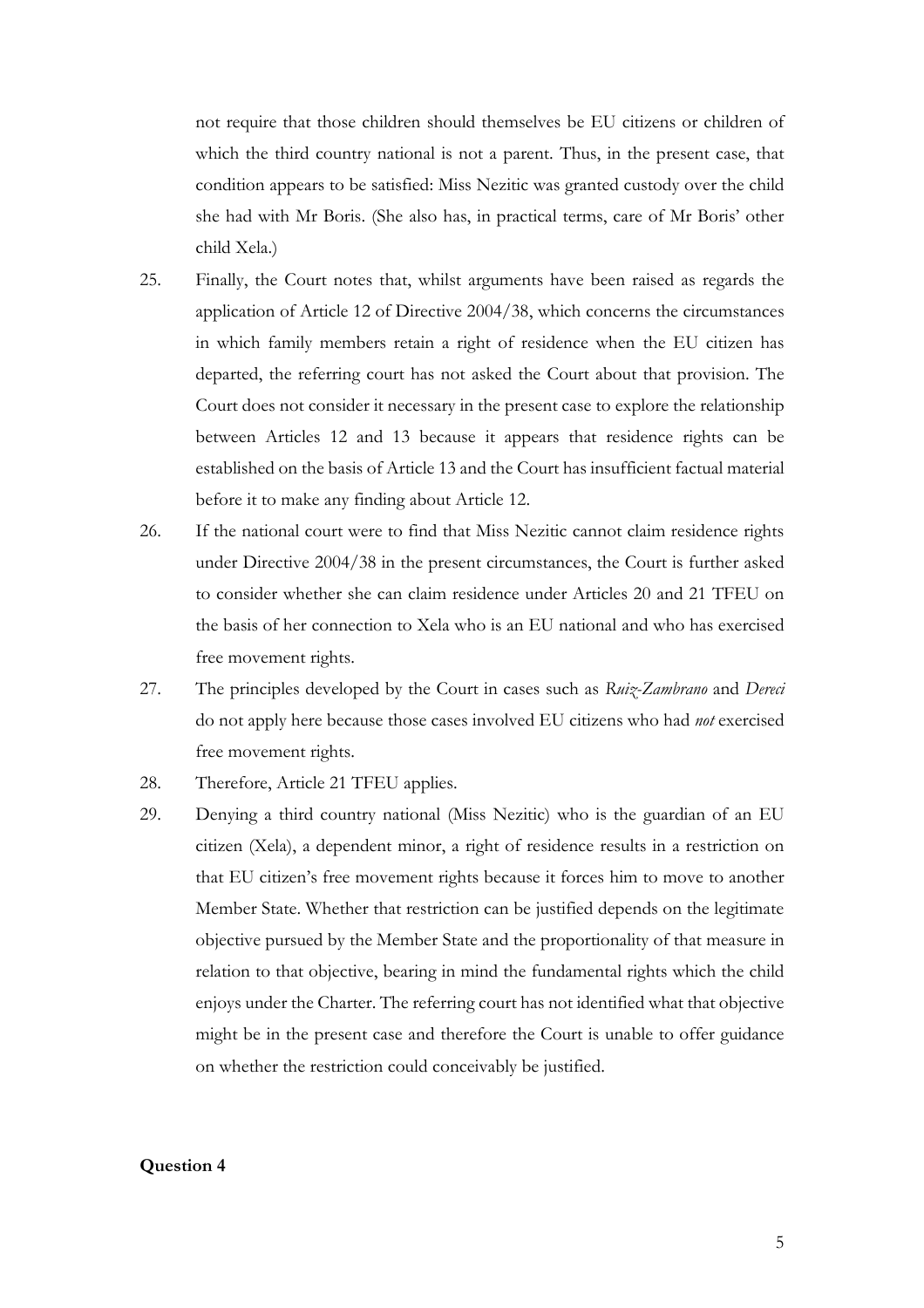- 30. The first issue with which the Court must grapple is admissibility. Mr Boris applied to be included in the electoral register so that he could vote in the Presidential elections. He was refused registration on the basis of section 218 of the Voting Rights Act ('VRA'), which provides that 'a person who has been sentenced to imprisonment by final judgment delivered in an EU Member State is not eligible to vote.'
- 31. It has been argued (forcefully) by the Emohy Government that this is a purely internal situation. Mr Boris points out that, by virtue of Chapter XII of the VRA, section 218 VRA also applies to elections for the European Parliament and that its effect is therefore permanently to deprive him of the right to vote, including for European Parliament elections which take place predictably and regularly every 5 years. He also stresses that, since the ban on voting is triggered by a 'final judgment delivered in an EU Member State' (and such judgments from other Member States would automatically therefore be recognised in Emoh), there is an obvious potential effect on the voting rights of EU citizens who have exercised rights of free movement. But the sentence of imprisonment passed on Mr Boris was handed down by an Emohy court – that is, a court of his own Member State.
- 32. It is clear that on the narrow facts of this case the question is hypothetical. What is at issue in the case before the national court is Mr Boris's registration to vote in a national election. What happens in national elections is exclusively a matter for national law (framed, as appropriate, by national constitutional provisions and by Article 3 of Protocol 1 to the ECHR).
- 33. Normally, the Court would declare this part of the reference inadmissible. However, given the fundamental importance of the issues raised to the democratic legitimacy of the European Union, the Court will – exceptionally – provide guidance to the national court on the substance.
- 34. Even if the case is admissible, the Court must also determine whether it is competent to answer the question. It is well established (*Åkerberg Fransson*) that, since the Charter applies 'to the Member States only where they are implementing Union law' (Article 51 of the Charter), there must be some relevant provision(s) of EU law that can be invoked. The Charter does not, in the absence of any other provision of EU law, grant 'free-standing' rights.
- 35. Admissibility and competence are here inextricably linked. If the facts of the case are purely internal (so that the question is inadmissible), there is no EU law 'trigger'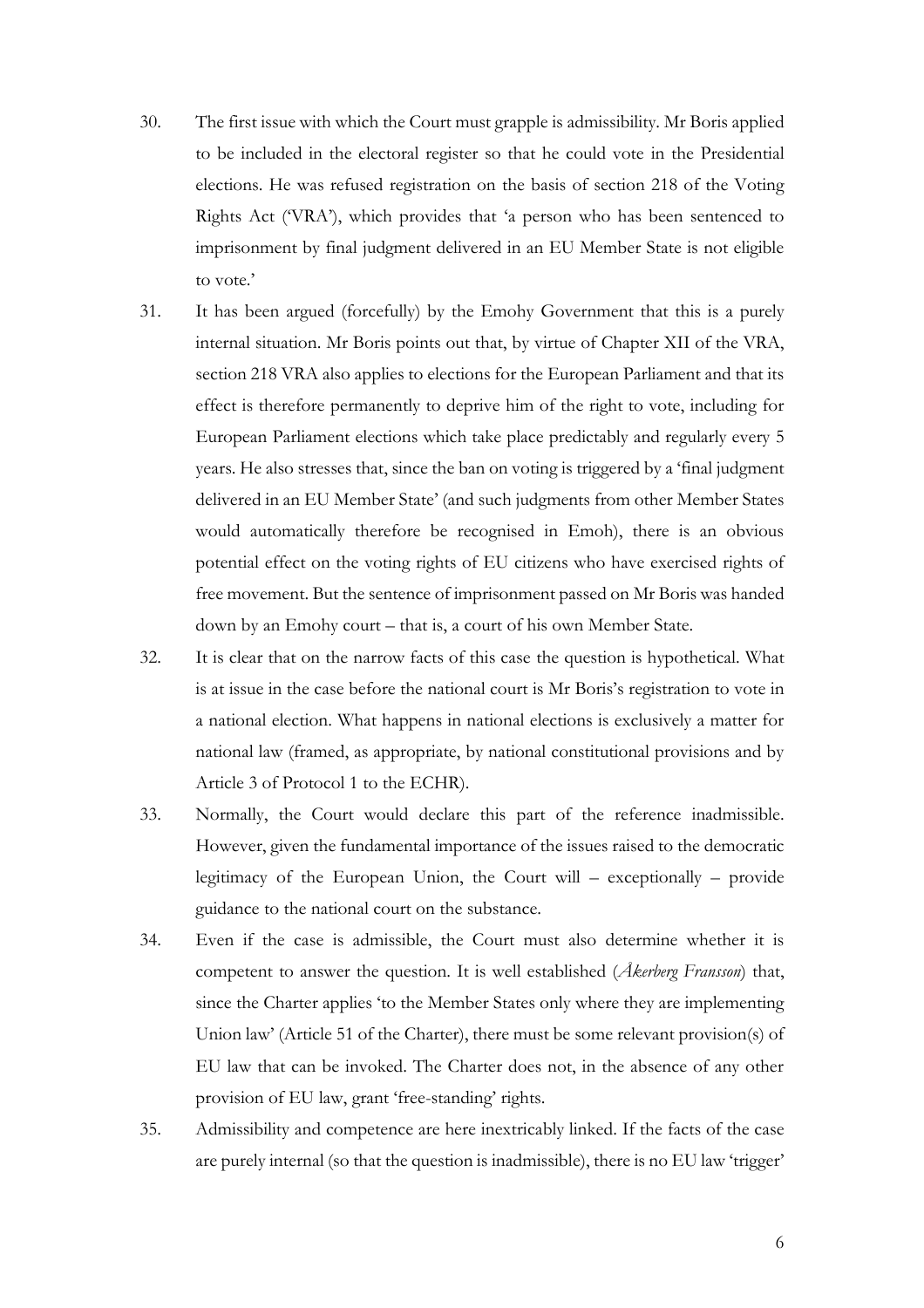for the Charter and the Court has no competence to interpret it. If, however, there is sufficient (potential or inevitable) EU effect to make the situation one that is not purely internal, there is clearly sufficient relevant EU law to trigger the application of the Charter. The Court refers here to Articles 10 and 14 TEU (setting out respectively the principle of representative democracy and the mandate of MEPs), Article 20(2) TFEU (right to vote in European Parliament and municipal elections under the same conditions as nationals), the Act concerning the election of representatives of the European Parliament by direct universal suffrage, annexed to Council Decision 76/787/ECSC, EEC, Euratom ('the 1976 Act') and the Council Decision of 25 June 2002 and 23 September 2002 amending the 1976 Act.

- 36. So far as the substance is concerned: in principle Member States are free to define the beneficiaries of the right to vote in European Parliament elections, since neither Article 14 TEU nor the 1976 Act set clear and express conditions (*Eman and Sevinger*). However, in so doing Member States must act in compliance with EU law (*Spain v UK*; *Eman and Sevinger*). The right to vote is of fundamental democratic significance. The right to vote in European Parliament elections conferred by Article 20(2)(b) TFEU thus necessarily forms part of the substance of the rights conferred by EU law on an EU citizen (applying, *mutatis mutandis*, the logic of *Ruiz Zambrano* on residence within the European Union to voting rights). Because Chapter XII of the VRA makes section 210 VRA applicable to European Parliament elections, it has the effect of depriving an EU citizen (such as Mr Boris) of that right. It can only be permitted if it pursues a legitimate objective and is a proportionate interference with that right. The permanent voting ban in section 210 VRA, which is triggered by *any* sentence of imprisonment, of *any* duration, on *any* basis under the (varying) national laws of 30 EU Member States (the usual 28 plus Emoh and Osorrab) does not appear to the Court to satisfy that test as expressed either as a fundamental principle of EU law or under Article 49 of the Charter.
- 37. However, Article 22(1) TFEU makes it clear that the right to vote conferred on a citizen of the Union by Article 20(2)(b) TFEU is granted to 'every citizen of the Union residing in a Member State of which he is not a national'. Mr Boris is residing in the Member State (Emoh) whose nationality he holds. His right to vote in European Parliament elections in his own Member State is therefore governed, not by Articles 20 and 21 TFEU and *Ruiz-Zambrano*-by-analogy, but by the 1976